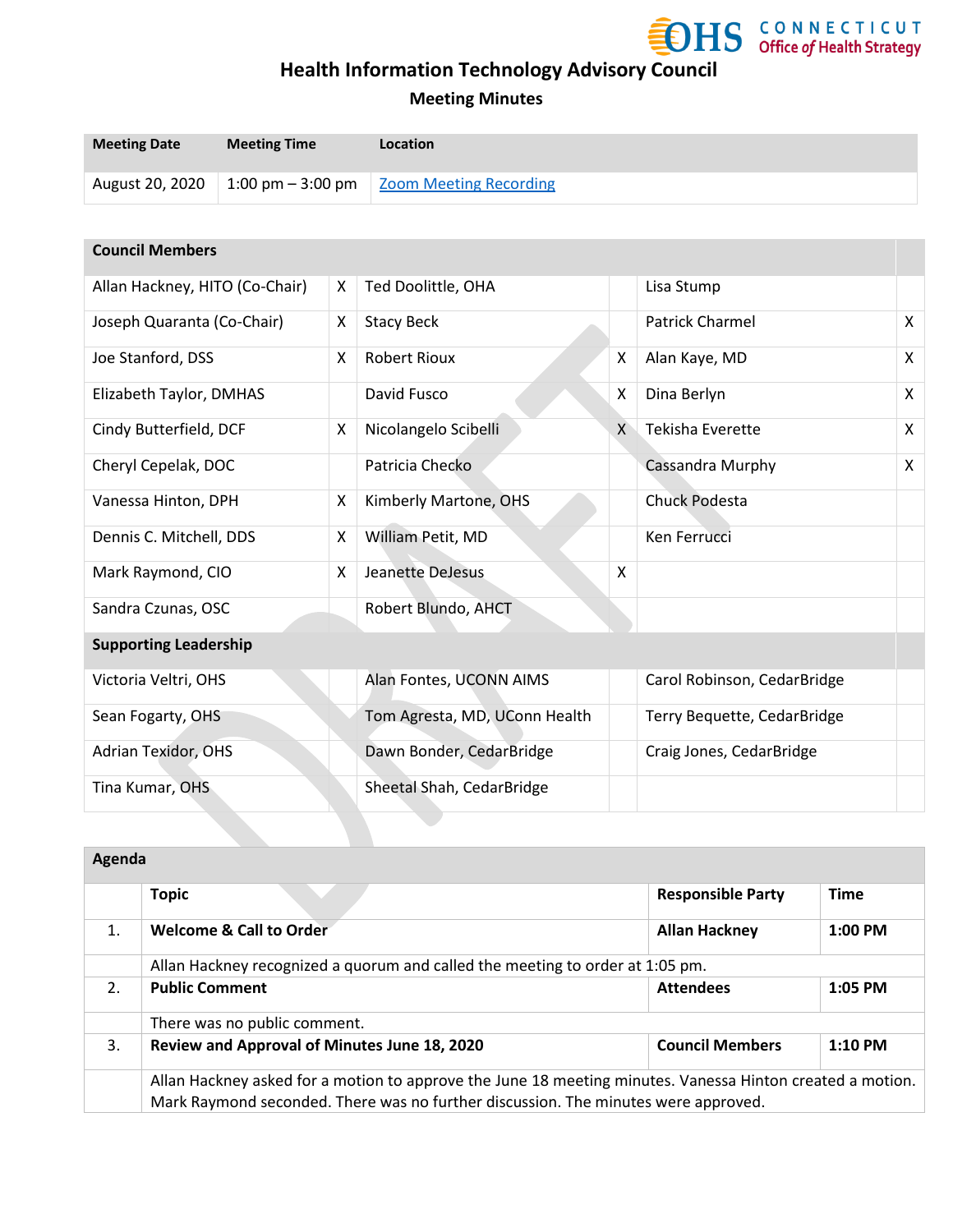

### **Meeting Minutes**

| 4. | <b>Connie Update</b>                                                                                                                                                                                                                                                                                                                                                                                                                                                                                                                                                                                                                                                                                                                                                         | <b>Allan Hackney</b> | 1:15 PM |  |
|----|------------------------------------------------------------------------------------------------------------------------------------------------------------------------------------------------------------------------------------------------------------------------------------------------------------------------------------------------------------------------------------------------------------------------------------------------------------------------------------------------------------------------------------------------------------------------------------------------------------------------------------------------------------------------------------------------------------------------------------------------------------------------------|----------------------|---------|--|
|    | Allan Hackney provided an update on Connie developments.                                                                                                                                                                                                                                                                                                                                                                                                                                                                                                                                                                                                                                                                                                                     |                      |         |  |
|    | The Connie Board of Directors has restarted their search for an Executive Director. Allan recalled a candidate<br>was offered the role but declined due to family issues. As a result of Connie picking up momentum, the<br>Search Committee discussed the need and value of having an interim director to take on most of the activities<br>the permanent director would take on. The Board has appointed Michael Matthews as the interim Executive<br>Director. Michael will be working part time for approximately five months while the Search Committee<br>continues their recruitment. Michael's willingness to come out of retirement and invested interest in CT's<br>Health IT activities is appreciated.                                                           |                      |         |  |
|    | Allan recalled two organizations (CTHealthLink and Community Health Network) have signed on to be legally<br>connected to Connie. Currently, a third client is in the process of gathering signatures and will be announced<br>soon. Additionally, two organizations are close, and 23/24 organizations are in various stages of signing on to<br>the Connie network.                                                                                                                                                                                                                                                                                                                                                                                                        |                      |         |  |
|    | Once the organizations legally sign on to the HIE, the onboarding process begins to learn about the<br>environment, move into technical planning, and ultimately testing of the data to be shared back and forth<br>between the HIE and network.                                                                                                                                                                                                                                                                                                                                                                                                                                                                                                                             |                      |         |  |
|    | Connie is funded by the seed money contract. OHS and The Department of Social Services (DSS) are currently<br>in negotiation with the main contract to allow the IAPD funds to flow into Connie to begin basic business<br>operations. An amendment was made to reflect the dynamic nature of how the Connie rollout is happening.<br>As of this morning (8/20) the amendments were approved by the Attorney General.                                                                                                                                                                                                                                                                                                                                                        |                      |         |  |
|    | Allan reported that the Core Data Analytic Solutions (CDAS) a core piece of the Connie infrastructure,<br>successfully completed an intensive examination of the infrastructure, architecture, the finances, process and<br>security. A final report will be completed in approximately two weeks. The UConn AIMS put forth a<br>tremendous amount of work to ensure the CDAS is in good shape.                                                                                                                                                                                                                                                                                                                                                                              |                      |         |  |
|    | The Connie team submitted a request for quote (RFQ) to solicit vendors and service providers to supply<br>integration engine activities. The integration engine is the primary interface to all of the participating<br>organizations, and message brokering to allow transactions into the hie, and be distributed and subscribed to.<br>After the responses from the RFQ were evaluated by the selection team, and integration partner has been<br>selected and is currently in negotiation.                                                                                                                                                                                                                                                                               |                      |         |  |
|    | Dr. Alan Kaye questioned if there is a road map of a prioritization list of potential users for Connie that we are<br>soliciting, and how are members/users of Connie recruited? Allan Hackney explained that there are two<br>principal targets driving the selection. The healthcare organizations serving Medicaid are targeted, due to<br>IAPD funds that have to be used for the benefit of Medicaid. The second target is to look at scale. The value of<br>a health information exchange (HIE) is dependent upon the completeness on the information that exists in<br>the hie. The scale can be achieved by focusing on hospital systems and larger physician groups. If there is<br>interest in an organization and ready to participate, they are also considered. |                      |         |  |
|    |                                                                                                                                                                                                                                                                                                                                                                                                                                                                                                                                                                                                                                                                                                                                                                              |                      |         |  |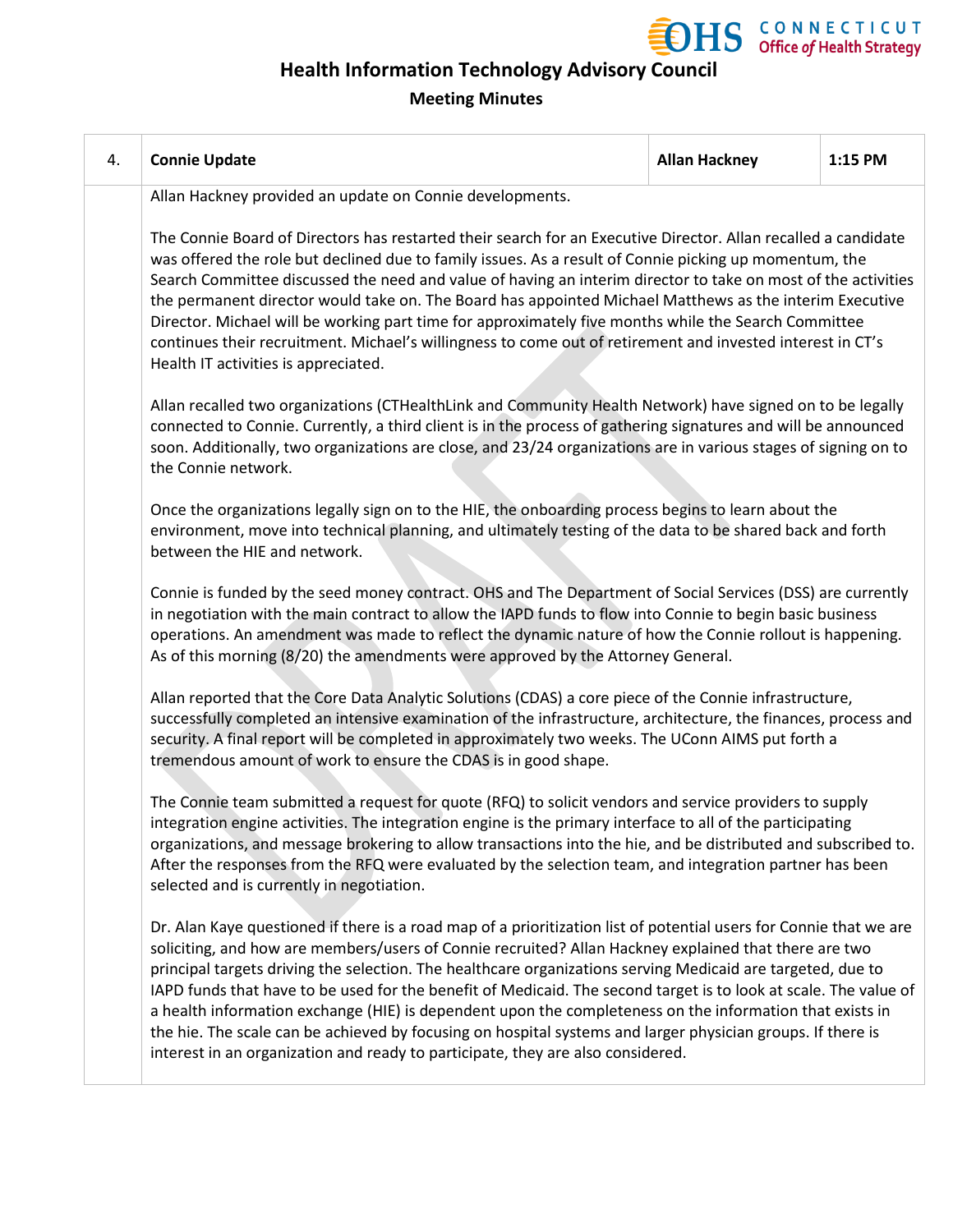

### **Meeting Minutes**

|    | Dr. Kaye followed up by asking what the marketing strategy is once the targets have been identified, and if<br>there is the ability to scale up? Allan responded we've been targeting the biggest players and have 30<br>organizations in the pipeline in various stages. Given the fact that we are operating with the seed money<br>contract and bringing on an integration partner to provide the scaling we need, we've been cautious about<br>soliciting given the level of resources. Once the FY21 funding main contract is approved, there is significant<br>resource included to do a full-scale case management. The statue that gives rise to the hie does require<br>hospitals and labs to participate in one year (other organizations two years).<br>Dr. Kaye is concerned about the scale timeline and will keep an eye on it. Allan said that Connie is in the pilot<br>phase. The CDAS environment has been tested with synthetic personal health data, not tested with live data<br>because of the need to establish a legal connection to the hie business associate agreement.<br>Dr. Kaye was encouraged by this and recommended a report the Council on the organization recruitment<br>status. Allan Hackney agreed and thanked Dr. Kaye for his questions.                                                                                                                                                                                                                                                                                                                                                         |                      |         |  |
|----|--------------------------------------------------------------------------------------------------------------------------------------------------------------------------------------------------------------------------------------------------------------------------------------------------------------------------------------------------------------------------------------------------------------------------------------------------------------------------------------------------------------------------------------------------------------------------------------------------------------------------------------------------------------------------------------------------------------------------------------------------------------------------------------------------------------------------------------------------------------------------------------------------------------------------------------------------------------------------------------------------------------------------------------------------------------------------------------------------------------------------------------------------------------------------------------------------------------------------------------------------------------------------------------------------------------------------------------------------------------------------------------------------------------------------------------------------------------------------------------------------------------------------------------------------------------------------------------------------------------------------------------------|----------------------|---------|--|
| 5. | <b>Update on Funding Streams (IAPD, MOA)</b>                                                                                                                                                                                                                                                                                                                                                                                                                                                                                                                                                                                                                                                                                                                                                                                                                                                                                                                                                                                                                                                                                                                                                                                                                                                                                                                                                                                                                                                                                                                                                                                               | <b>Allan Hackney</b> | 1:30 PM |  |
|    | Allan Hackney gave a brief update on the various funding streams. On July 24, 2020, the IAPD for FY2021 was<br>submitted to CMS for their review and approval. Generally, CMS takes 60 days to review a state submitted<br>IAPD.<br>Allan congratulated DSS on the "State Medicaid Health IT Plan" (SMHP) approved earlier this week. Along<br>with the submission of the IAPD, Medicaid is also required to submit this critical document which highlights<br>the long-term view of health IT in Medicaid. Sandi Ouellette agreed that this is promising, and a positive<br>indication of what CMS is thinking in terms of the IAPD.<br>The Office of Health Strategy (OHS) worked with DSS to create a Memorandum of Agreement (MOA) for<br>FFY20 to allow cash to flow from DSS. This MOA was submitted to CMS and approved a few weeks ago, OHS is<br>currently working with DSS to determine how to take advantage of this. Additionally, a similar amendment<br>Memorandum of Agreement #4 is being worked on, which will allow to draw down the FF21 funds that are<br>pending approval.<br>Allan recalled a tri-party MOA (DCP, DSS, OHS) for the SUPPORT Act was approved by CMS, however the MOA<br>expires at the end of September 2020, and challenge is to take advantage the 100% funding. Allan gives Mark<br>Heuschkel a lot of credit for pushing hard to work with OHS and DCP. Allan added that we received guidance<br>by the Office of the National Coordinator, which states if you were approved for the Support Act grant, pieces<br>of the Support Act would be eligible for HITECH funding for a remaining year. |                      |         |  |
| 6. | All-Payer Claims Database Advisory Group Update                                                                                                                                                                                                                                                                                                                                                                                                                                                                                                                                                                                                                                                                                                                                                                                                                                                                                                                                                                                                                                                                                                                                                                                                                                                                                                                                                                                                                                                                                                                                                                                            | <b>Olga Armah</b>    | 1:45 PM |  |
|    | Olga Armah gave a brief update on the All-Payer Claims Database (APCD) Advisory Group. At OHS, Olga<br>oversees databases and reports and was recently appointed as the co-chair for the APCD Advisory Group.                                                                                                                                                                                                                                                                                                                                                                                                                                                                                                                                                                                                                                                                                                                                                                                                                                                                                                                                                                                                                                                                                                                                                                                                                                                                                                                                                                                                                              |                      |         |  |